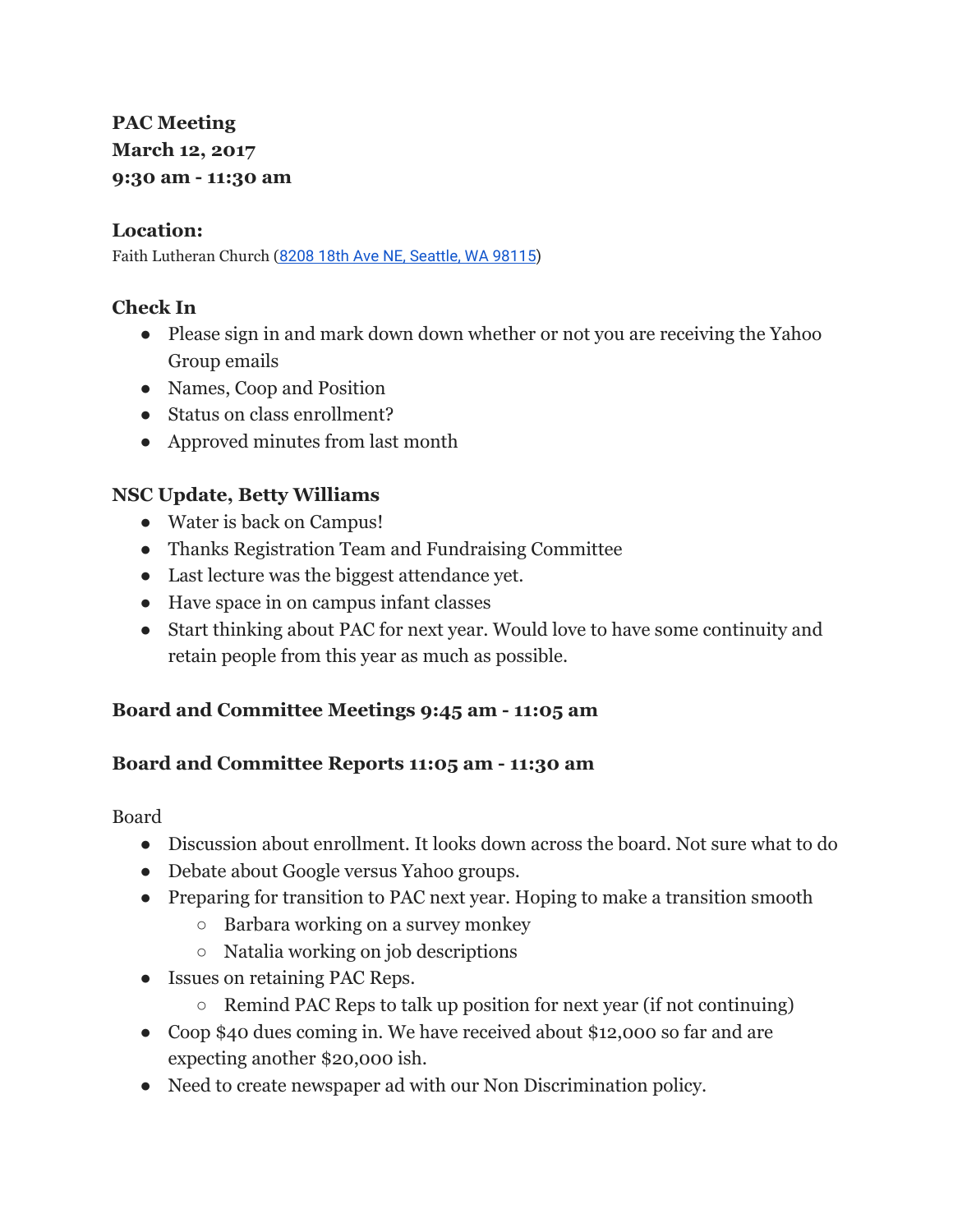- Ask committees for any outstanding receipts. Please give to Treasurer.
- Need to do budget for next year.
	- Grant writing?
	- Overspent for communications
- PAC to sponsor CPR and first aid class
	- Would fall under the education committee
	- Vote passed

Communications

• Done with events for the year. Prepping for next year.

**Diversity** 

- Translating flyers
- Coordinating survey
- Looking through surveys from Kids and Race lecture
	- Race, gender, ability, homelessness

# Education

- April 2nd Lecture on Emergency Preparedness
- Flyer to come
- Considering topic for next fall lecture

Fundraising

- \$3665+ from bake sales and raffle. Great job selling tickets!
- Some raffle items need to be passed on to winners. Thanks for your help.
- Growler Guys went well. Very fun and made \$75 for us.

# Registration

- Open Reg event went well. About 65 Attendees
- Most coops still have space

# Scholarship

• Past due date for Spring applications. Get them in ASAP if you want to be considered

# **PAC Links:**

• Shop at **[Amazon](http://www.amazon.com/ref=as_li_tf_sw?&linkCode=wsw&tag=nortseatcommc-20)**